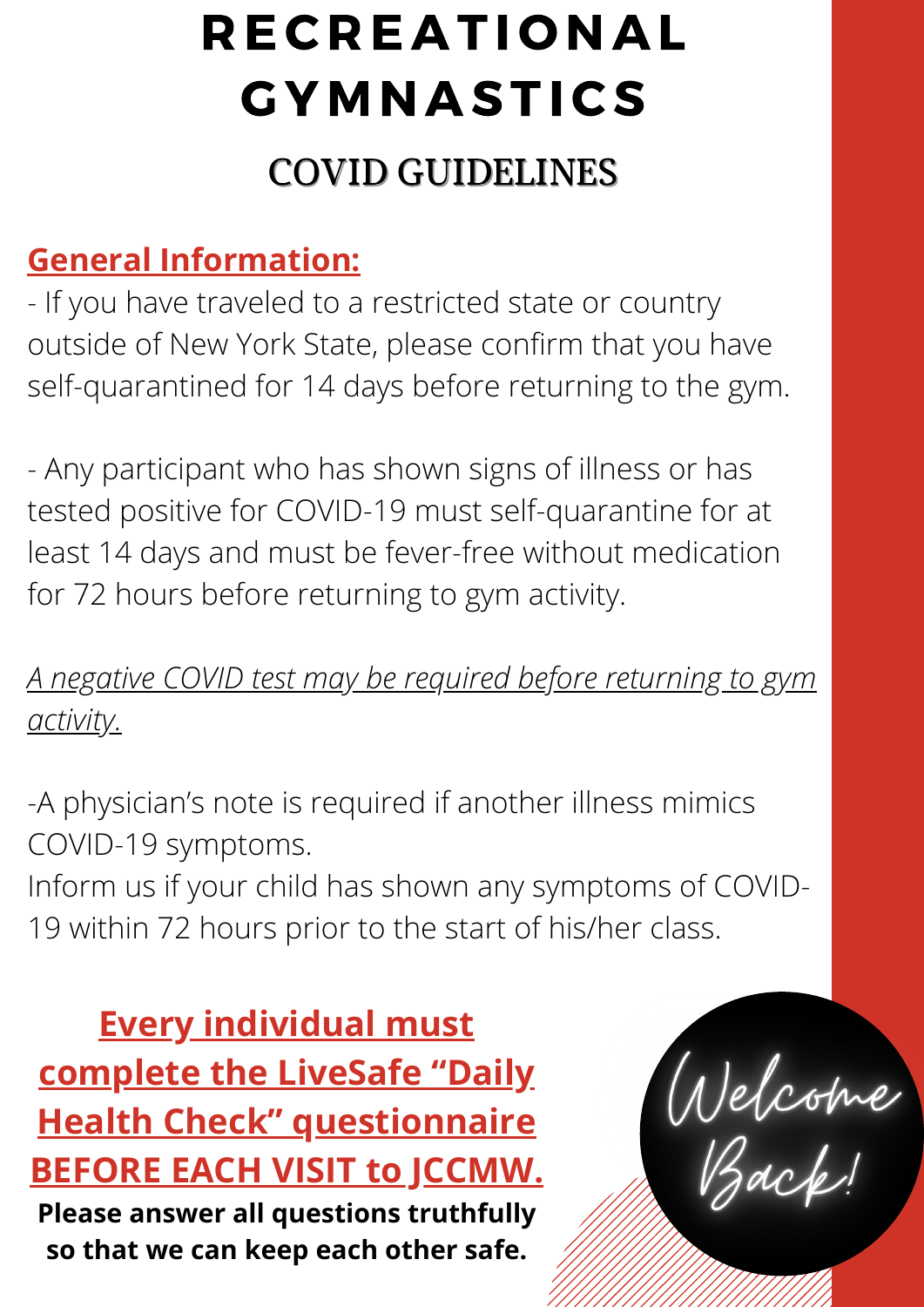#### COVID GUIDELINES

### **Arrival Guidelines:**

**-** Participants arrive for class in the main entrance at the designated drop-off location.

### **PARENTS/GUARDIANS WILL NOT BE ALLOWED IN THE BUILDING.**

**-** Children must be dropped off with the JCC staff at the door. - *Your LiveSafe Daily Health Check Questionnaire will be checked.*

### **A Green Check means that you are welcome to enter JCCMW.**

**-** When you enter via the Main Entrance, a staff member will check your LiveSafe questionnaire results and confirm you received a green check-mark.

- The staff member will conduct a no-touch temperature scan for each person in your party. If everyone has a temperature of 99.9 degrees or lower, you will be given a "green light" to enter.

### **A Red X means that you are NOT permitted to enter.**

**-**The child will be expected to leave the premises and selfquarantine for 14 days, including 72 hours of being fever-free without medication before returning.

-Masks must be worn while entering and exiting the building and the gym and in all communal areas.

-Participants will be reminded to bring their labeled water bottle and plastic or paper bag for their mask.

-After clearance, participants will proceed to enter the gym via the gymnasium stairwell following the staff's instructions.

-All participants will be reminded of their group and given hand sanitizer before entering the gym.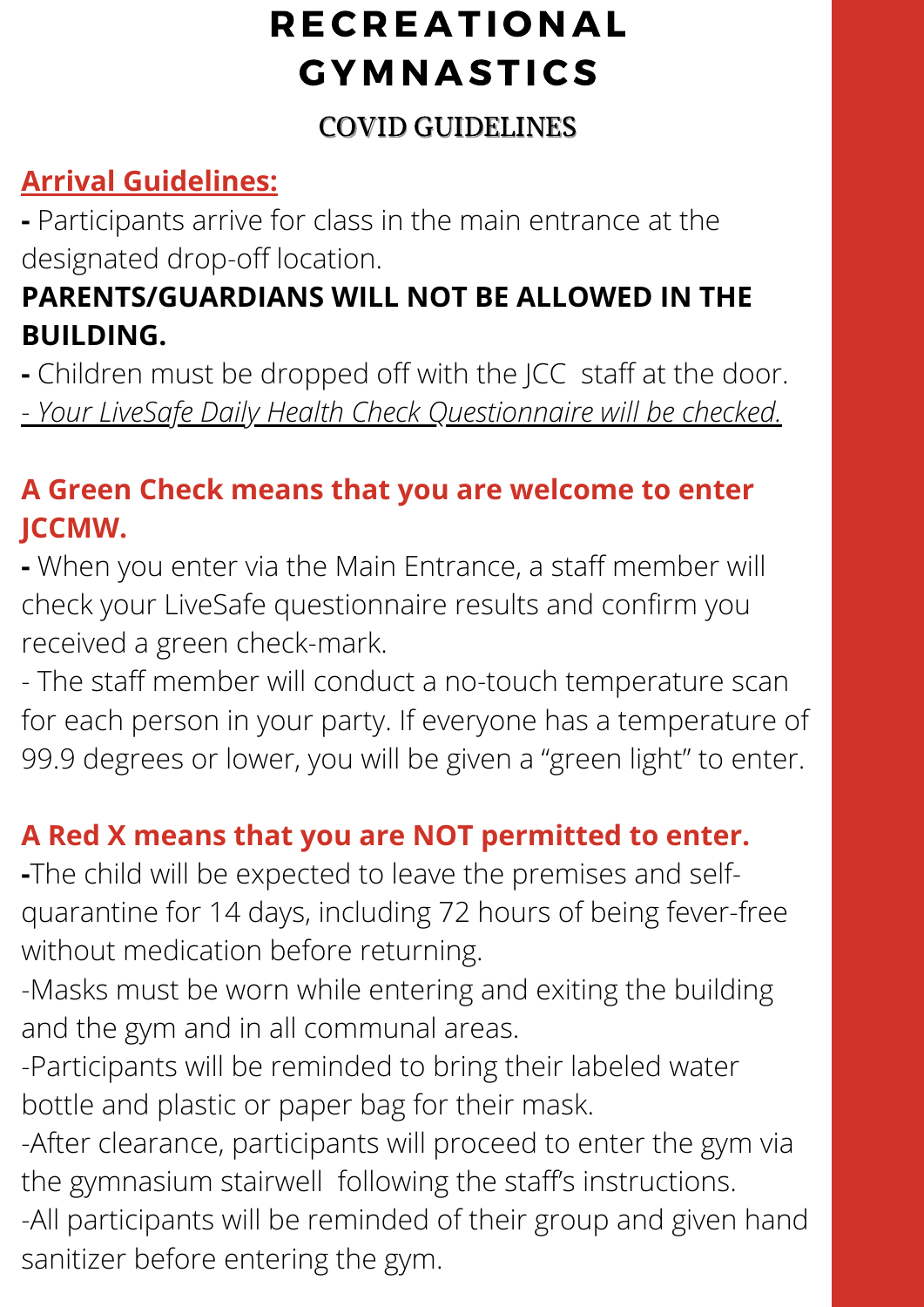### COVID GUIDELINES

### **During Your Gymnastics Class:**

- **-**Upon approaching the gym via the gymnasium stairwell, participants will remove shoes and follow the marked path to an available cubby.
- -Attendance will be taken upon entering the gym
- Cubbies will be marked with group colors to make for limited choices
- Shoes, jewelry, and outerwear should be placed in the cubby. *Participants must KEEP THE FACE MASK WITH THEM for the start of class.*
- Participants will return to the walking path to find their assigned space to stretch with their own group and coach. After stretching, participants will follow the marked path to place their facemask in their cubby before starting their first event.
- Participants will follow their assigned coach to their first rotation.
- A designated placemat for water bottles will be available at every event in order to keep participants from straying from their group throughout the class.
- Participants will rotate to two events per week.This will allow for less children on multiple events during one class.
- This will also allow to more time to clean and disinfect in between rotations.
- All groups will get to each event over a 3 week period.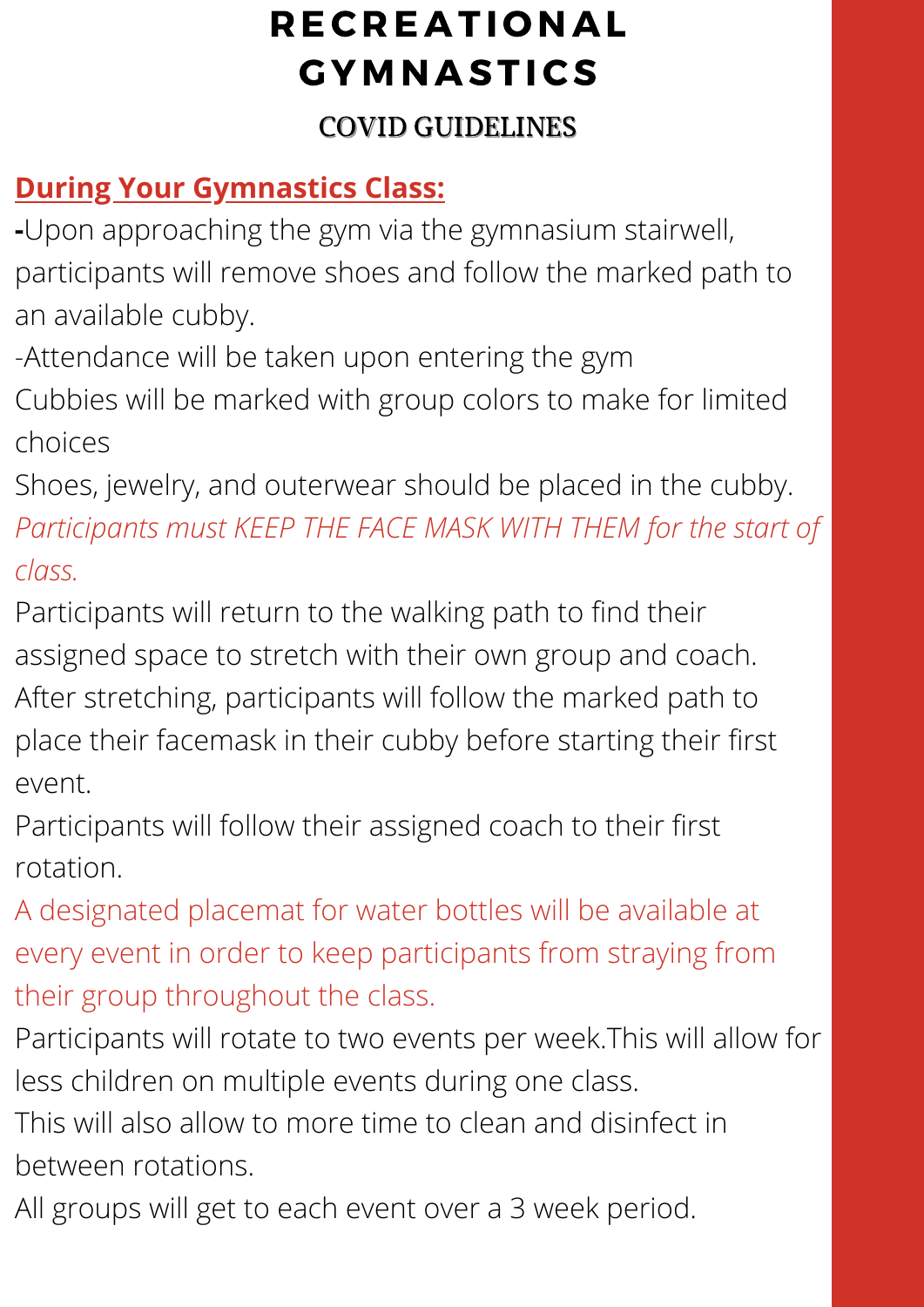#### COVID GUIDELINES

### **Dismissal Guidelines:**

Dismissal will take place at the main entrance at the designated gymnastics pick-up location

# **Participants are required to wear masks while exiting the building.**

Once the children have collected all of their belongings from the cubbies, each coach will walk their designated group outside for pickup.

Participants will exit the gym via the door closest to the fitness studio.

Coaches will lead the kids out of the building via the fitness door and walk to the designated pick-up location at the main entrance.

*Coaches will confirm that the whole group has been picked-up by a parent/guardian. Please do not try to come in to pick up your child!*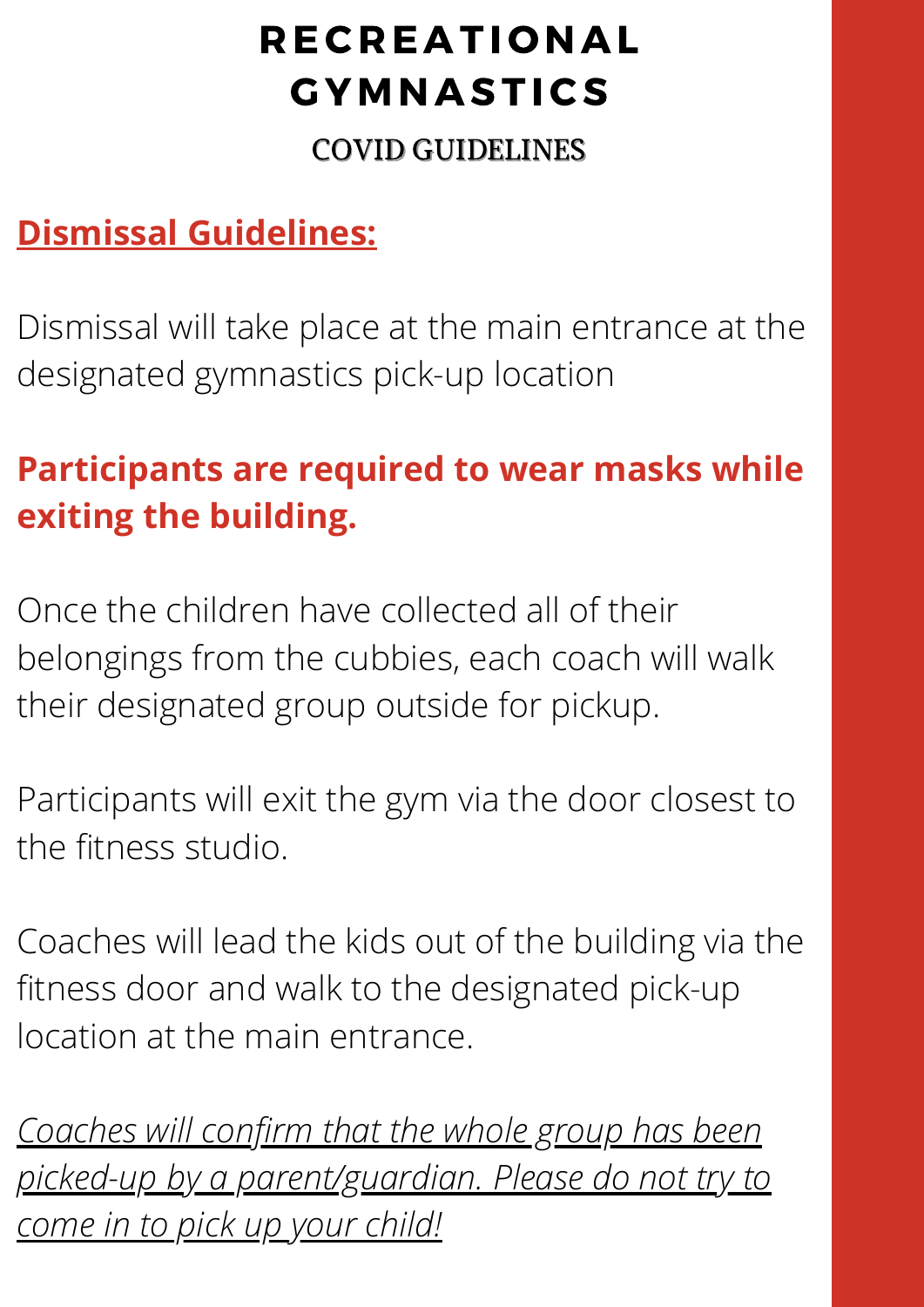COVID GUIDELINES

**Rules of the Gym:**

Respect the coaches, the other participants and the gym.

For general gymnastics safety, and to keep the gym extra clean, please be sure that the gymnast's hair is pulled back tightly and securely.

Leotards are preferred, but tight-fitting clothing is acceptable.

NO loose-fitting shirts, baggy shorts or pants, skirts, dresses, or jeans

Spaghetti strap tanks are also not acceptable No jewelry should be worn in the gym, especially dangling earrings, bulky bracelets or necklaces of any kind

There is no food or drink allowed in the gym, with the exception of a water bottle.

Follow the walking paths, and try not to stray from your event

Wait your turn on marked, socially distant spaces Stay with your group and coach

Participants should take their water bottles with them to each event. Water fountains will be closed.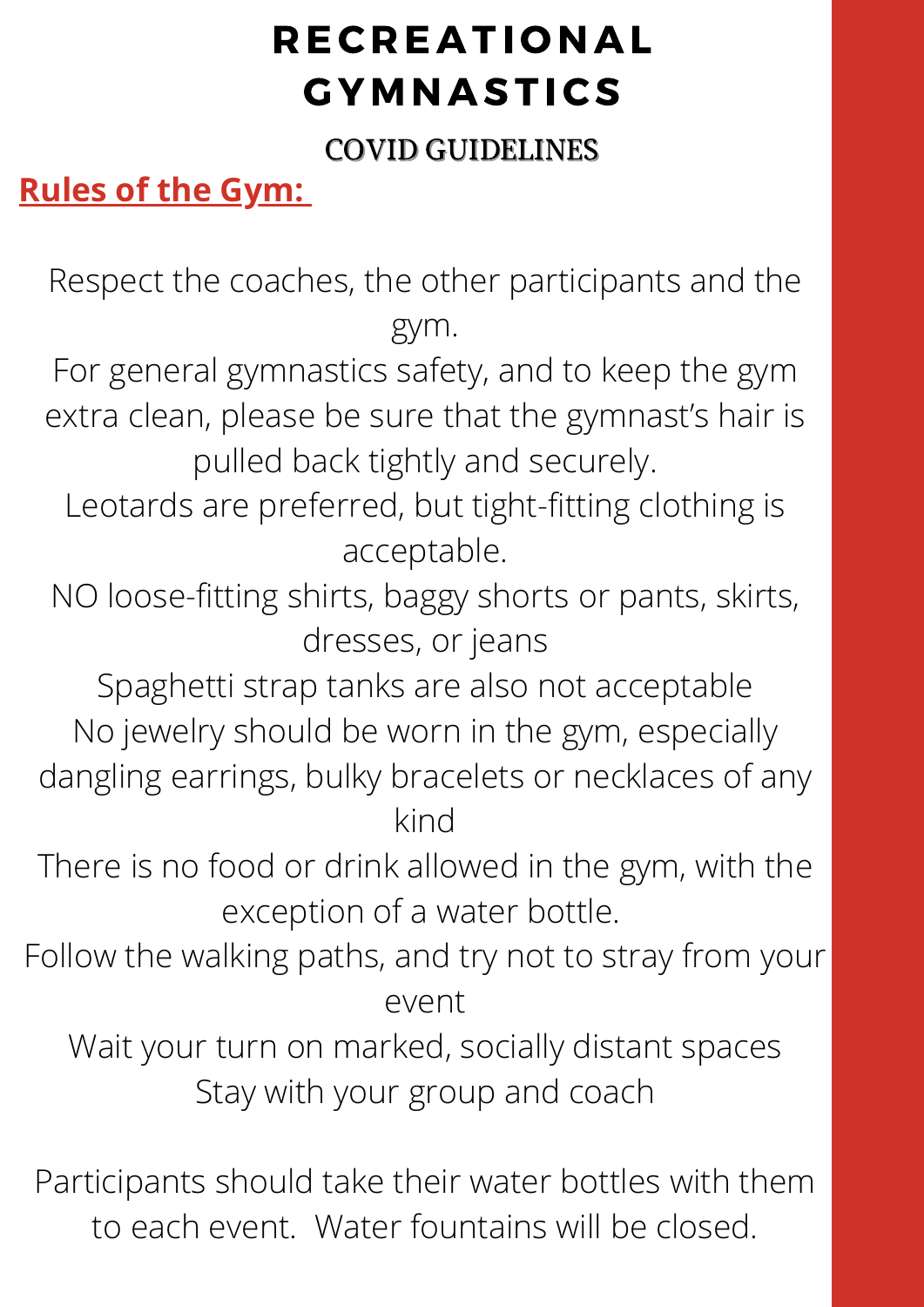#### COVID GUIDELINES

### **Rules of the Gym Continued:**

While bathrooms will be accessible, please be sure to have your children use the bathroom before coming to the JCC

We are limiting the amount of children in and out of the gym, especially to shared location.

No more than 2 kids will be allowed to use the facilities at one time

Cubbies for storage of personal belongings:

Cubbies will be labeled by group color for rec class, and by name for team

Participants should bring minimal belongings into the gym to avoid contamination

Only street clothes, outerwear, shoes, water bottle, mask and bag for mask, and any necessary medical supplies should be brought into the gym.

*As much as we want to support each other and share our accomplishments with our friends, high fives and hugs will not be allowed*

### **Stay safe and have fun!**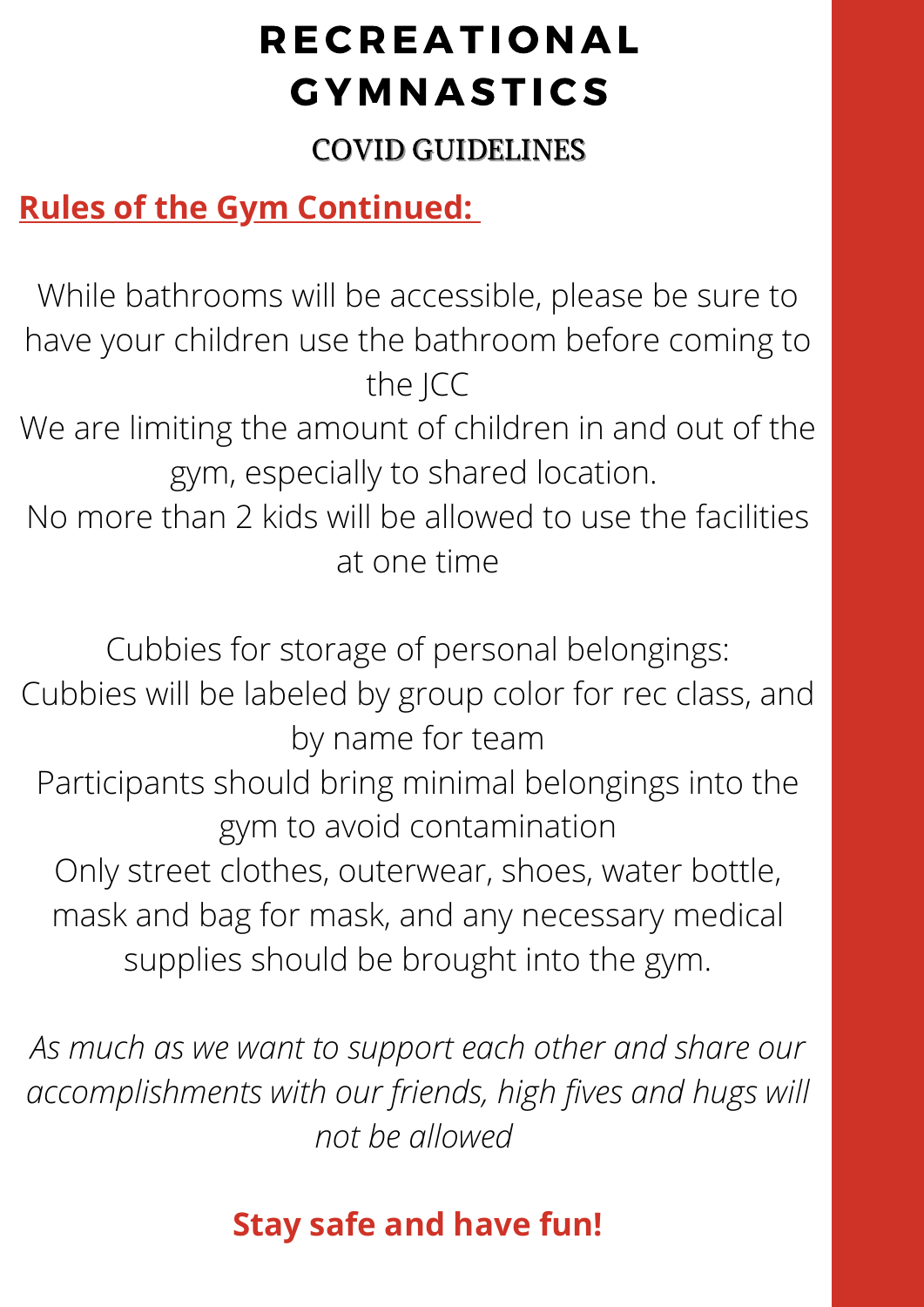### COVID GUIDELINES

### **Our Cleaning and Social Distancing Procedures: Our cleaning procedures:**

We will wipe down and disinfect events in between rotations, if needed.Deep cleanings will be done in between all classes throughout the day. Equipment, mats, water bottle stations, cubbies, hand sanitizer stations, entrances and exits will be wiped down with gymnastics-grade cleaner and disinfectant.A deep clean will also be done at the end of each day, repeating the steps above in addition to vacuuming and steaming the carpeted areas.

### **Social distancing requirements**

Arrows and pathways will be mapped out on the floor and throughout the gym for everyone to follow.Spaces and spots will be laid out at events for waiting turns and rotating within each event.Children will remain in the same group with the same coach throughout the class.There will be additional staff monitoring protocols and making sure that participants are adhering to all rules of the gym.

### **Cubbies for storage of personal belongings:**

Cubbies will be labeled by group color for rec class, and by name for team

Participants should bring minimal belongings into the gym to avoid contamination

Only street clothes, outerwear, shoes, water bottle, mask and bag for mask, and any necessary medical supplies should be brought into the gym

### **Hand sanitizing**

There will be hand sanitizing stations at all entrances and exits of the gym which will be accessible between rotations if needed